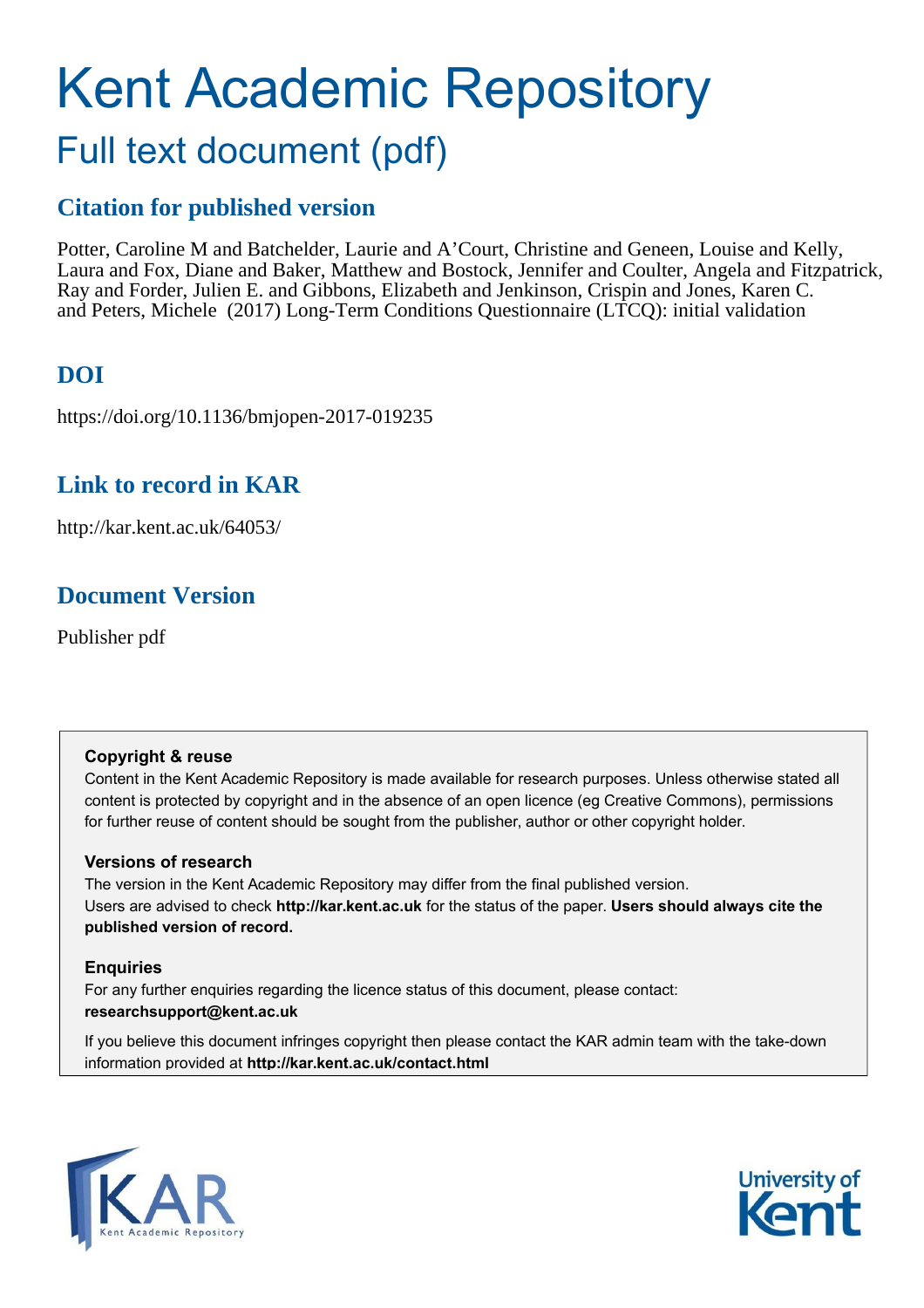# **BMJ Open Long-Term Conditions Questionnaire (LTCQ): initial validation survey among primary care patients and social care recipients in England**

Caroline M Potter,<sup>1,2</sup> Laurie Batchelder,<sup>3,4</sup> Christine A'Court,<sup>5</sup> Louise Geneen,<sup>1,4</sup> Laura Kelly,<sup>1,2</sup> Diane Fox,<sup>3,4</sup> Matthew Baker,<sup>4</sup> Jennifer Bostock,<sup>4</sup> Angela Coulter,<sup>1,4</sup> Ray Fitzpatrick,<sup>1,4,2</sup> Julien E Forder,<sup>3,4</sup> Elizabeth Gibbons,<sup>1,2</sup> Crispin Jenkinson,<sup>1,4</sup> Karen Jones,<sup>3,4</sup> Michele Peters<sup>1,4</sup>

#### **To cite:** Potter CM,

Batchelder L, A'Court C, et al. Long-Term Conditions Questionnaire (LTCQ): initial validation survey among primary care patients and social care recipients in England. BMJ Open 2017;7:e019235. doi:10.1136/ bmjopen-2017-019235

► Prepublication history for this paper is available online. To view these files, please visit the journal online (http://dx.doi. org/10.1136/bmjopen-2017-[019235\)](http://dx.doi.org/10.1136/bmjopen-2017-019235).

Received 18 August 2017 Revised 25 September 2017 Accepted 27 September 2017



<sup>1</sup> Health Services Research Unit, Nufield Department of Population Health, University of Oxford, Oxford, UK 2 NIHR Collaboration for Leadership in Applied Health Research and Care (CLAHRC) Oxford, Oxford, UK 3 Personal Social Services Research Unit, School of Social Policy Sociology and Social Research, University of Kent, Canterbury, Kent, UK 4 Department of Health, Quality and Outcomes of Personcentred Care Policy Research Unit, Canterbury, Kent, UK 5 Nufield Department of Primary Care Health Sciences, University of Oxford, Oxford, UK

#### Correspondence to

Dr Caroline M Potter; caroline.potter@dph.ox.ac.uk

#### ABSTRACT

**Objective** The aim of this study was to validate a new generic patient-reported outcome measure, the Long-Term Conditions Questionnaire (LTCQ), among a diverse sample of health and social care users in England.

Design Cross-sectional validation survey. Data were collected through postal surveys (February 2016–January 2017). The sample included a healthcare cohort of patients recruited through primary care practices, and a social care cohort recruited through local government bodies that provide social care services.

Participants 1211 participants (24% confirmed social care recipients) took part in the study. Healthcare participants were recruited on the basis of having one of 11 specified long-term conditions (LTCs), and social care participants were recruited on the basis of receiving social care support for at least one LTC. The sample exhibited high multimorbidity, with 93% reporting two or more LTCs and 43% reporting a mental health condition.

**Outcome measures** The LTCQ's construct validity was tested with reference to the EQ-5D (5-level version), the Self-Eficacy for Managing Chronic Disease scale, an Activities of Daily Living scale and the Bayliss burden of morbidity scale.

Results Low levels of missing data for each item indicate acceptability of the LTCQ across the sample. The LTCQ exhibits high internal consistency (Cronbach's  $\alpha$ =0.95) across the scale's 20 items and excellent test–retest reliability (intraclass correlation coeficient=0.94, 95% CI 0.93 to 0.95). Associations between the LTCQ and all reference measures were moderate to strong and in the expected directions, indicating convergent construct validity. Conclusions This study provides evidence for the reliability and validity of the LTCQ, which has potential for use in both health and social care settings. The LTCQ could meet a need for holistic outcome measurement that goes beyond symptoms and physical function, complementing existing measures to capture fully what it means to live well with LTCs.

#### INTRODUCTION

Long-term chronic conditions have emerged as a significant challenge to the sustainability

#### Strengths and limitations of this study

- $\blacktriangleright$  This study is the first psychometric evaluation of the Long-Term Conditions Questionnaire, a new generic patient-reported outcome measure.
- $\blacktriangleright$  The study included a large survey validation sample of 1211 health and social care users in England.
- $\blacktriangleright$  The sample was highly diverse in terms of illness burden and care needs, with 93% reporting multimorbidity and 43% reporting a mental health condition.
- $\triangleright$  A limitation was the low response rate achieved among social care users, although this was consistent with previous studies.
- ► Further validation work among other ethnic groups and in non-English contexts is required since the vast majority of participants were white British.

of health systems worldwide. Considering the high global burden of long-term conditions (LTCs), their management is a top priority in policy terms.<sup>1</sup> <sup>2</sup> In England, around one-quarter of the population lives with at least one LTC, accounting for nearly three-quarters of the cost of health and social care services.<sup>[3](#page-10-1)</sup> In particular, the rise of multimorbidity has highlighted the need for integrated services that can address a person's overall health status and enhance their capacity for living well with their conditions.

Patient-reported outcome measures (PROMs) are essential tools for capturing the impact of illness as experienced by those living with LTCs, and the potential of PROMs for facilitating person-centred care has been recognised for more than a decade.<sup>[4](#page-10-2)</sup> However, there is currently no agreed patient-reported measure for evaluating the intended outcome of person-centred care, which could broadly be described as 'living well' within the overall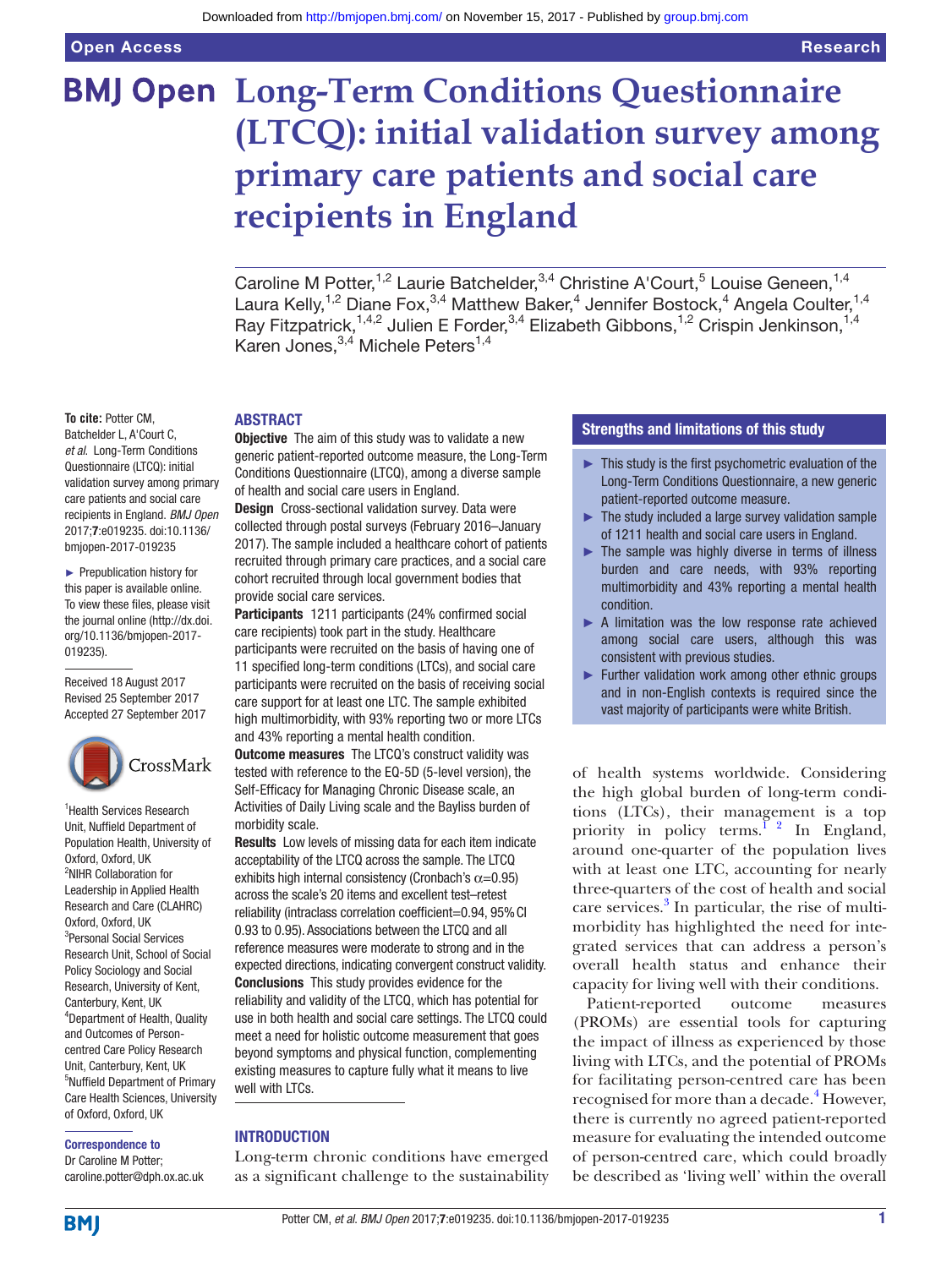context of one's health condition(s). 'Living well with LTCs' is a complex construct that encompasses both traditional health-related quality of life domains (eg, symptom severity, physical and social functioning, emotional wellbeing) and more recently recognised domains of importance (eg, treatment burden, empowerment, confidence in self-management).<sup>[5 6](#page-10-3)</sup> A comprehensive measure for assessing the impacts of LTCs should thus move beyond traditional health-status domains of PROMs to capture a more holistic notion of living well.<sup>[7](#page-10-4)</sup>

While a plethora of condition-specific and generic PROMs exist, both types of measure have shortcomings for capturing what it means to live well with LTCs. In focusing on a single disease category, condition-specific PROMs cannot adequately address the phenomenon of multimorbidity, where impacts may be cumulative or interdependent across all conditions.<sup>[8](#page-10-5)</sup> Standardised generic PROMs such as the  $EQ-5D<sup>9</sup>$  $EQ-5D<sup>9</sup>$  $EQ-5D<sup>9</sup>$  and SF-36,<sup>[10](#page-10-7)</sup> while valuable for comparative population-level analyses, are unlikely to capture all issues of importance for people living with  $LTCs$ .<sup>[11 12](#page-10-8)</sup> Furthermore, these measures may not be appropriate for long-term monitoring of LTCs, where the objectives of health and social care services may be to maintain well-being and/or to avoid deteri-oration rather than to achieve major health gains.<sup>[13](#page-11-0)</sup> A further complication arises with the distinction between health-related and social care-related measures,<sup>[14](#page-11-1)</sup> as people with complex needs will potentially draw on both types of services. A measure that is appropriate for both contexts could facilitate the development of person-centred care pathways, which are increasingly recognised as preferable to disease-specific care pathways in the context of multimorbidity.<sup>[15](#page-11-2)</sup>

The aim of this study was to test and validate a new PROM, the Long-Term Conditions Questionnaire (LTCQ). The LTCQ is intended to be relevant and acceptable for people with single or multiple LTCs (physical and/or mental health conditions), and meaningful for health and social care providers in their capacities for monitoring and improving outcomes in LTCs. Additionally, the LTCQ is intended to be short, easy to interpret and feasible for use in different clinical settings. It is intended for use both as a tool for monitoring and enhancing individual care, and as a population-level tool for measuring health and social care performance, quality and outcomes. The scope of the LTCQ goes well beyond symptoms and physical function; its content development has been described previously and involved interviews with professional stakeholders, $\frac{16}{16}$  $\frac{16}{16}$  $\frac{16}{16}$  qualitative in-depth interviews with people living with  $LTCs<sup>17</sup>$  $LTCs<sup>17</sup>$  $LTCs<sup>17</sup>$  and pretesting (eg, cognitive interviews, translatability assessment) to refine questionnaire items.<sup>[18](#page-11-5)</sup>

#### **METHODS**

Data were collected through two postal surveys (a main survey and a follow-up survey) administered to two cohorts: a healthcare sample recruited through primary care practices (data collected February 2016–July 2016), and a social care sample recruited through local authorities (LAs) that provide funding for social care services (data collected July 2016–January 2017). Methods and findings presented below follow STROBE reporting guide-lines for cross-sectional studies<sup>[19](#page-11-6)</sup> and COSMIN criteria for reporting measurement properties of health status questionnaires.<sup>[20](#page-11-7)</sup> The latter indicates a minimum sample size of 10 subjects per questionnaire item (ie, 200 participants for this survey validation study), which exceeds the minimum of 100 subjects required for factor analysis within Classical Test Theory. Owing to the complexity of the construct being measured and the diversity of the target population, the study authors aimed to achieve a minimum sample size of 1000 participants.

#### Participant recruitment

For the healthcare cohort, participants were recruited by 15 general practitioner (GP) practices from three regions of England (South East, North West, Yorkshire and Humber). In an effort to recruit a maximally diverse sample, the research team selected practices that served both rural and urban areas, and areas of high and low deprivation. For a participant to be invited into the study, the GP practice confirmed diagnosis of one of 11 specified LTCs: cancer within the last five years, chronic back pain, chronic obstructive pulmonary disease (COPD), diabetes, depression, irritable bowel syndrome (IBS), ischaemic heart disease, multiple sclerosis, osteoarthritis, severe mental health (as defined under the UK Quality and Outcomes Framework, $2^1$  including psychoses, bipolar disorder and schizophrenia) and stroke. The 11 selected conditions were chosen by a panel of PROMs researchers and lay advisors, with the aim of maximising diversity in terms of symptoms, disease trajectory, prevalence, mean age of onset, likelihood of comorbidities, burden of disease, type of health and social care needed, level of self-management and burden of care. Each practice recruited from patient groups representing at least five of the 11 conditions, with some practices asked to prioritise certain conditions that were otherwise under-represented. Recruitment was restricted to those diagnosed more than 12 months previously to ensure that participants had adjusted to their diagnosis and had experienced a range of services and strategies for the management of their LTC(s). Only adults (ie, aged 18 years and above) able to consent who were able to communicate in English were included, with no upper age limit. A total of 2983 eligible patients were invited to participate for the healthcare cohort (approximately 200 study packs mailed out by each participating GP practice).

For the social care cohort, participants were recruited by four LAs of different types (unitary, metropolitan, county and London borough) in geographically diverse regions (North West, East of England, South West and Greater London) representing a mix of urban and rural communities. Individuals were eligible for the study if they received fully or partially funded long-term social care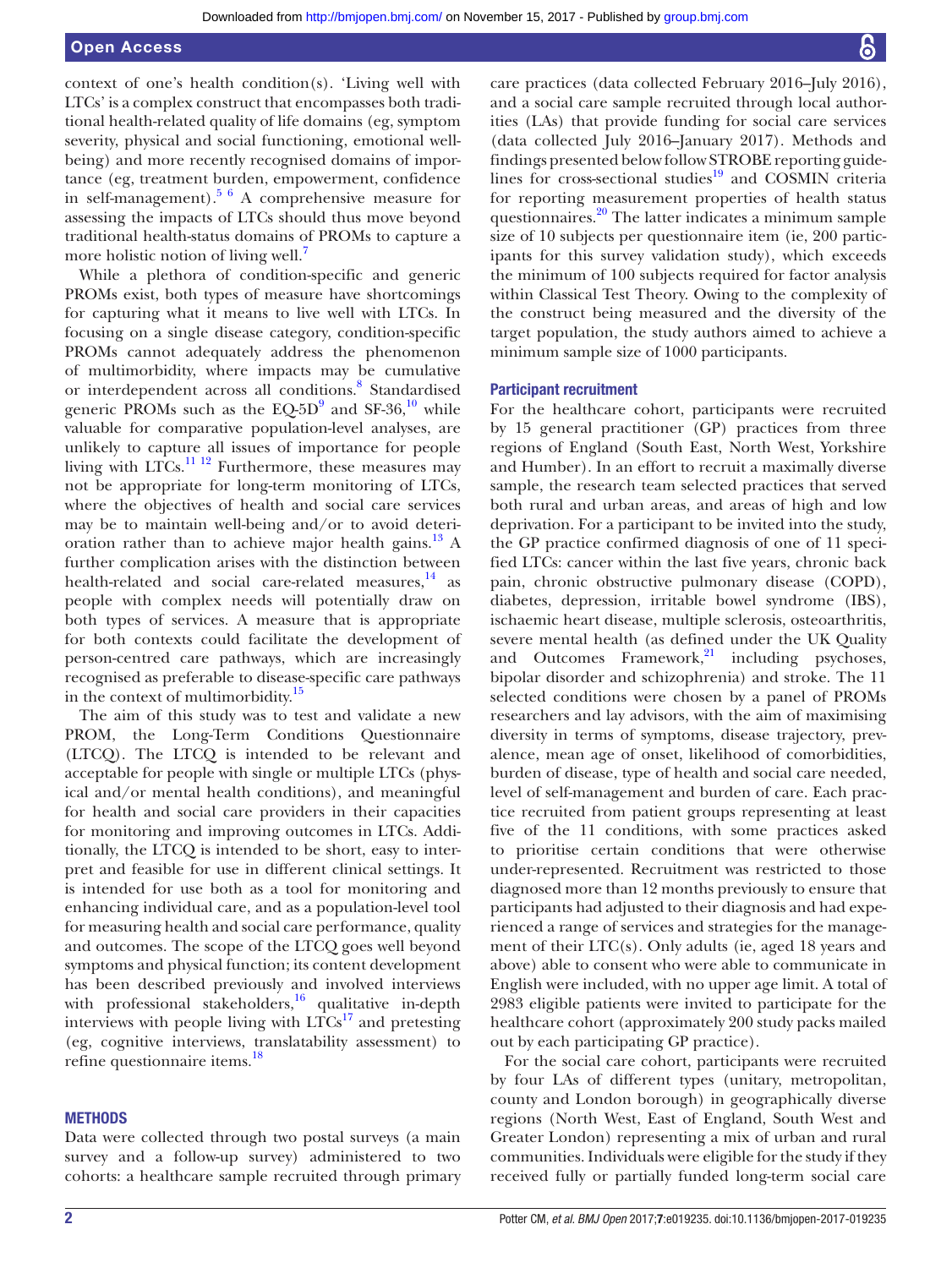<span id="page-3-0"></span>support, provided that the primary reason for support was a physical disability, sensory impairment or a mental health condition as listed in table LTS001b on the Short and Long Term (SALT) mandatory data returns for social care. [22](#page-11-9) Potential participants were eligible if they received community-based services, were at least aged 18 years and were able to communicate in English. Individuals who received nursing or residential care, whose primary reason of support was a learning disability or cognitive impairment (as listed on table LTS001b of SALT), or whose records indicated that they lacked mental capacity to consent to research were excluded. The research team provided each LA with study packs, which were mailed directly by the LAs to 2294 eligible participants. This was to ensure that no personal data of individuals were disclosed to the research team without consent.

#### The surveys

The study packs contained an invitation letter from the GP/LA, a participant information sheet and the main survey (survey 1). Survey 1 included the Long-Term Conditions Questionnaire (LTCQ) and other measures for testing the LTCQ's construct validity: EQ-5D (5-level version including the EQ-VAS),<sup>[23](#page-11-10)</sup> the Self-Efficacy for Managing Chronic Disease 6-item scale, $24$  an Activities of Daily Living scale  $(ADLs)^{25}$  $(ADLs)^{25}$  $(ADLs)^{25}$  and the Bayliss burden of morbidity scale (adapted with permission from the developers to include all conditions for which participants in this study had been recruited).[26](#page-11-13) These were selected because they measure different domains that were hypothesised to underpin the LTCQ's broad construct of 'living well with LTCs': physical functioning, symptom burden and emotional well-being (EQ-5D); confidence to self-manage (Self-efficacy scale), functioning and independence (ADLs), cumulative impact of LTCs (Bayliss scale). Survey 1 also included demographic questions, questions on service use, a question about help needed to complete the questionnaire and a box for free-text comments. Additionally for the social care cohort, survey 1 included a measure of social care-related quality of life, the Adult Social Care Outcomes Toolkit, $27$  but this measure is not included in the initial validation analysis for the total sample. A prepaid, addressed return envelope was provided in all study packs. After approximately two weeks, participants were sent a thank you/ reminder letter from the GP/LA in order to encourage further responses.

Survey 1 contained an address slip through which respondents could express willingness to receive the follow-up survey (survey 2). Among those who provided contact details (n=980, 81%), a subsample of 693 respondents (57%) were sent survey 2 approximately two weeks after returning survey 1. The subsample included 54% of the healthcare cohort (n=499) and 66% of the social care cohort (n=194). Survey 2 contained only the LTCQ, a reduced number of demographics questions and a health transition question asking about changes in health status during the period between completing survey

1 and survey 2. A prepaid, addressed return envelope was provided with all questionnaires. Participants who had not returned survey 2 within approximately two weeks were sent a reminder letter.

#### Analysis

All data were entered into SPSS (V.24), a statistical software package. A coding framework was specified in advance and used by all research team members for consistency in data entry. Data cleaning was undertaken via analysis of frequencies for all items in survey 1, with any anomalies checked against the original questionnaires and corrected as necessary. Particular attention was given to the 20 items of the LTCQ, for which any missing or multiple responses prompted visual inspection and verification/correction of data for the entire survey 1 questionnaire. The same procedure for data entry, checking and cleaning was followed for survey 2 among the health cohort, and for both survey 1 and survey 2 among the social care cohort, to ensure data quality across the full dataset.

Exploratory factor analysis of the 20 LTCQ items was undertaken (see the 'Results' section), from which it was concluded that the LTCQ could be scored as a single composite measure. The appropriateness of scoring items as a single scale was further evaluated through examination of inter-item correlations (acceptable if 0.8 or less) and item-total correlations (acceptable if 0.3 or more).<sup>[28](#page-11-15)</sup> LTCQ items were scored on a scale from 0 (most negative response) to 4 (most positive response). Items 9–15 were negatively phrased and were therefore reverse-scored. Taking a conservative approach and following best practice guidelines, $^{29}$  $^{29}$  $^{29}$  only responses for which all 20 LTCQ items had been answered were included in the initial validation analysis. A sum of the 20 item scores was calculated and recalibrated to give an overall LTCQ score ranging from 0 to 100, with higher scores indicating a better level of 'living well with LTCs'. Cronbach's  $\alpha$  was calculated as a measure of internal consistency of the scale. Test–retest reliability was assessed via calculation of the intraclass correlation coefficient (ICC) type 2 (two-way random effects, absolute agreement) among respondents who reported no change in health status between survey 1 and survey 2. Analysis of variance (ANOVA) was employed to compare LTCQ scores among subgroups within the sample (ie, by gender, age, health vs social care cohort, mental vs physical health conditions, number of conditions reported). Owing to the clustered study design (ie, participants recruited through selected GP practices and LAs), intracluster correlation coefficients  ${(ICCCs)}^{30}$  ${(ICCCs)}^{30}$  ${(ICCCs)}^{30}$  were calculated for each item to assess the extent to which variance in responses was associated with recruitment site.

Scores for all existing measures were calculated according to developers' instructions. For the EQ-5D-5L, value sets recently reported for a population in England were used to calculate a single index value for each partic-ipant's reported health state<sup>[31](#page-11-18)</sup>; scores are only calculated if all five items have been completed, with a theoretical range of −0.28 (a state worse than death) to 1 (best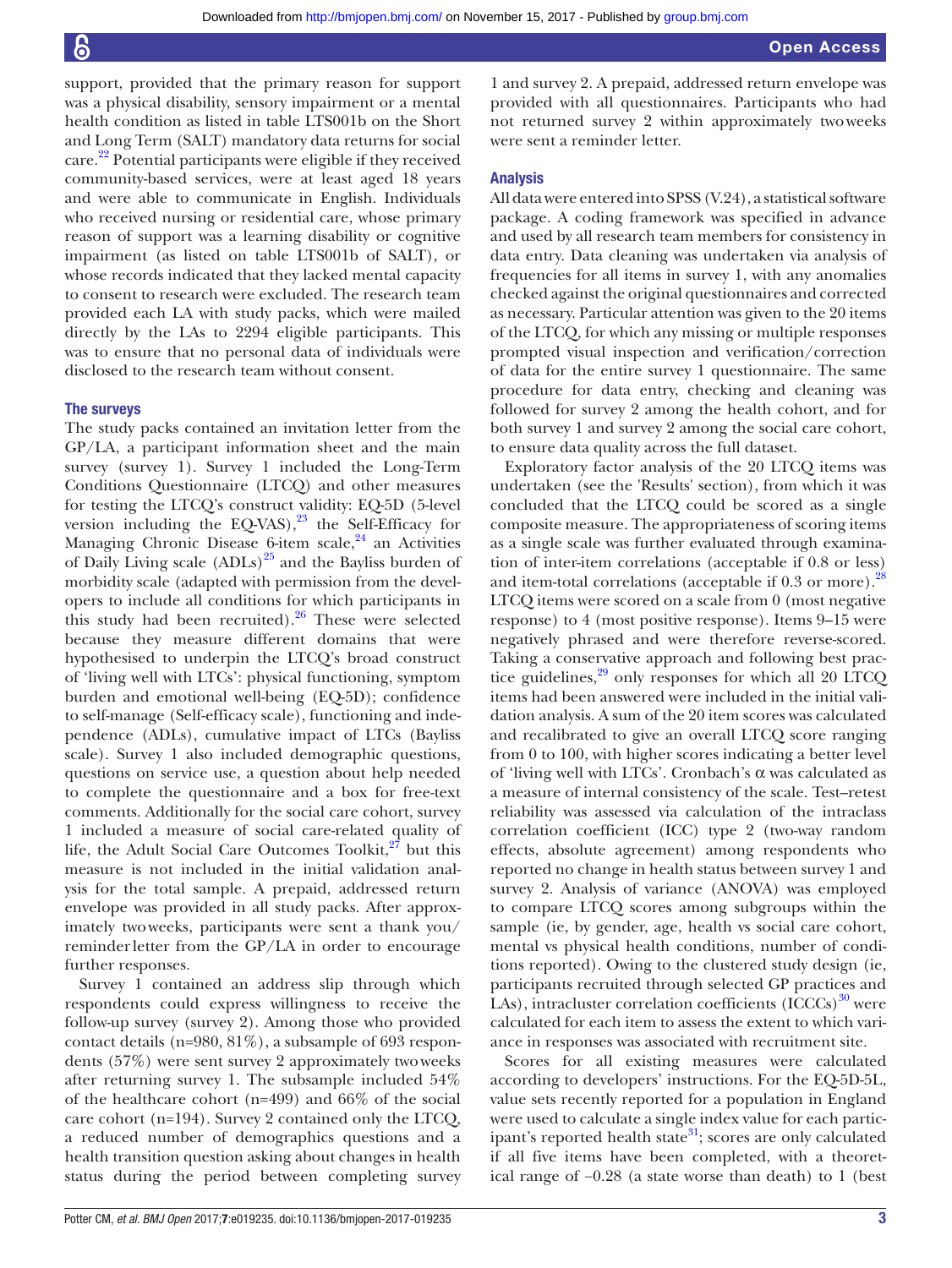#### Open Access

| Participant characteristics (n=1211)<br>Table 1 |            |
|-------------------------------------------------|------------|
| <b>Response option</b>                          | n (%)      |
| Recruitment                                     |            |
| Healthcare (via General Practitioner practice)  | 917 (76%)  |
| Social care (via Local Authority)               | 294 (24%)  |
| Age (years)                                     |            |
| $18 - 49$                                       | 162 (13%)  |
| $50 - 64$                                       | 277 (23%)  |
| $65 - 74$                                       | 331 (27%)  |
| $75 - 84$                                       | 259 (21%)  |
| $85+$                                           | 128 (11%)  |
| (missing)                                       | 54 (5%)    |
| Gender                                          |            |
| Female                                          | 656 (54%)  |
| <b>Male</b>                                     | 528 (44%)  |
| (missing)                                       | 27 (2%)    |
| Condition reported*                             |            |
| Depression/anxiety                              | 508 (42%)  |
| Chronic back pain                               | 450 (37%)  |
| <b>Diabetes</b>                                 | 313 (26%)  |
| Osteoarthritis                                  | 308 (25%)  |
| Colon problems (eg, irritable bowel syndrome)   | 290 (24%)  |
| Heart disease                                   | 284 (24%)  |
| Chronic obstructive pulmonary disease           | 188 (16%)  |
| <b>Stroke</b>                                   | 185 (15%)  |
| Cancer within the last 5 years                  | 166 (14%)  |
| Bipolar/psychosis/schizophrenia                 | 88 (7%)    |
| Multiple sclerosis                              | 75 (6%)    |
| (missing)                                       | 27 (2%)    |
| Employment                                      |            |
| Retired from work                               | 554 (46%)  |
| Permanently sick or disabled                    | 218 (18%)  |
| Employed/full-time education                    | 211 (17%)  |
| Doing something else (eg, volunteering)         | 85 (7%)    |
| Unemployed                                      | 31 (3%)    |
| (missing)                                       | 112 (9%)   |
| <b>Marital status</b>                           |            |
| Married/civil partnership                       | 648 (54%)  |
| Widowed                                         | 224 (19%)  |
| Divorced/separated                              | 168 (14%)  |
| Single/never married                            | 144 (12%)  |
| Ethnicity                                       |            |
| <b>White British</b>                            | 1097 (91%) |
| Other White (eg, Irish, European)               | 38 (3%)    |
| Black/Black British (eg, African, Caribbean)    | 18 (2%)    |
| Asian/Asian British (eg, Indian, Pakistani)     | 17 (1%)    |
| <b>Mixed</b>                                    | $8(0.6\%)$ |
| (missing)                                       | 33 (3%)    |
|                                                 | Continued  |

| <b>Table 1</b> Continued             |           |
|--------------------------------------|-----------|
| <b>Response option</b>               | $n$ (%)   |
| Help needed completing questionnaire |           |
| No help                              | 896 (74%) |
| Had help, but answers are my own     | 227 (19%) |
| Someone answered for me (proxy)      | 74 (6%)   |
| (missing)                            | 14(1%)    |

\*Figures add up to more than 100% because most participants reported multiple conditions.

possible health state). The EQ-VAS score, a measure of overall health on that day, ranges from 0 (the worst health you can imagine) to 100 (the best health you can imagine). For the Self-efficacy measure, six items asked about confidence in doing certain health-related activities on a scale from 1 (not at all confident) to 10 (totally confident); the overall score is calculated as the mean of item scores, provided that participants had completed at least four of the six items. The ADL score is calculated as the sum of all items for which difficulty in managing daily activities was reported, ranging from 0 (no difficulty with any listed activities) to 13 (at least some difficulty with all listed activities). The Bayliss burden of morbidity measure lists 25 LTCs and asks respondents to indicate the impact of each condition on their lives; a score of 0 indicates that the respondent does not have that condition, while scores for individual items ranging from 1 (has the condition but it does not limit daily activities at all) to 5 (has the condition and it limits daily activities a lot) indicates the impact of any reported condition. The total morbidity score was calculated as the sum of impact scores for all conditions reported, including up to three LTCs that respondents could list as 'other long-term conditions not mentioned above'. A count function was applied to the morbidity measure to calculate the number and type (physical or mental health) of LTCs reported by each respondent. For assessment of construct validity, correlations (Spearman's rho) were calculated for the LTCQ score in relation to all other measures.

#### RESULTS

#### Sample characteristics

<span id="page-4-0"></span>A total of 917 participants were recruited through primary care (31% response rate), and 294 participants were recruited through social care (13% response rate), giving a total sample of 1211 participants (23% overall response rate). Demographic information is shown in [table 1](#page-3-0). The age range was 18–102 years, with a mean age of 67 (SD 15.3 years). Fifty-four per cent (n=656) were female, just over half were married or in a civil partnership (n=648, 54%) and just under half were fully retired from work (n=554, 46%). The sample was mainly white British (n=1097, 91%), with limited representation from non-white groups. Although participants were recruited on the basis of having one LTC, the sample exhibited a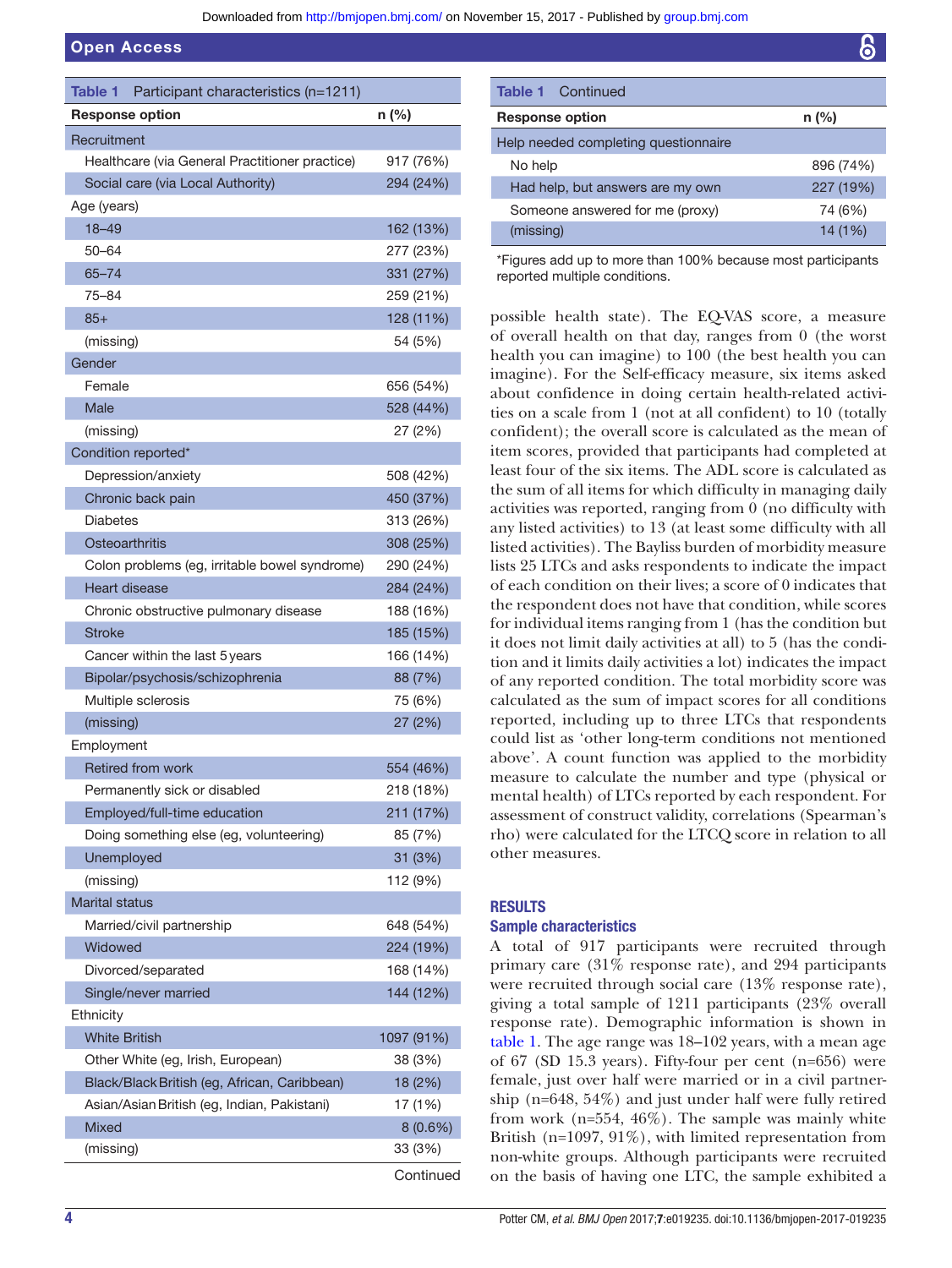#### <span id="page-5-0"></span>Table 2 LTCQ item responses (n=1211)

|                                                            |              |               |                  |              |               |         | <b>Not</b>  |       |
|------------------------------------------------------------|--------------|---------------|------------------|--------------|---------------|---------|-------------|-------|
| <b>Item</b>                                                | <b>Never</b> | <b>Rarely</b> | <b>Sometimes</b> | <b>Often</b> | <b>Always</b> | Missing | applicable† | ICCC+ |
| 1. Able to cope well with health conditions                | 3%           | 10%           | 29%              | 26%          | 31%           | 1.50%   |             | 0.059 |
| 2. Able to fulfil responsibilities                         | 12%          | 15%           | 20%              | 18%          | 32%           | 1.90%   |             | 0.037 |
| 3. Able to be as physically active as you wanted           | 21%          | 20%           | 21%              | 17%          | 20%           | 1.20%   |             | 0.023 |
| 4. Felt in control of daily life                           | 8%           | 13%           | 22%              | 21%          | 35%           | 1.30%   |             | 0.064 |
| 5. Able to take part in activities you enjoy               | 16%          | 22%           | 22%              | 17%          | 21%           | 1.40%   |             | 0.035 |
| 6. Felt that your home is suitable for your needs          | 4%           | 5%            | 15%              | 18%          | 56%           | 1.50%   |             | 0.040 |
| 7. Felt safe at home                                       | 2%           | 4%            | 10%              | 19%          | 64%           | 1.20%   |             | 0.028 |
| 8. Felt safe outside the home                              | 9%           | 10%           | 23%              | 18%          | 38%           | 2.00%   |             | 0.060 |
| 9. Felt bothered by symptoms*                              | 9%           | 12%           | 33%              | 26%          | 19%           | 1.50%   |             | 0.039 |
| 10. Felt more dependent on others than you wanted*         | 19%          | 13%           | 20%              | 21%          | 27%           | 1.00%   |             | 0.027 |
| 11. Felt lonely due to health conditions*                  | 34%          | 15%           | 24%              | 15%          | 11%           | 1.00%   |             | 0.036 |
| 12. Worried about being treated differently*               | 39%          | 17%           | 25%              | 10%          | 7%            | 1.50%   |             | 0.053 |
| 13. Found health/other services difficult to cope with*    | 20%          | 13%           | 19%              | 6%           | 3%            | 2.20%   | 36%         | 0.037 |
| 14. Found treatments difficult to cope with*               | 31%          | 21%           | 19%              | 8%           | 4%            | 1.40%   | 17%         | 0.033 |
| 15. Felt that your health conditions made you unhappy*     | 20%          | 16%           | 31%              | 18%          | 13%           | 1.30%   |             | 0.068 |
| 16. Felt you knew enough about your health conditions      | 5%           | 11%           | 24%              | 26%          | 32%           | 2.10%   |             | 0.005 |
| 17. Had enough social contact with people                  | 5%           | 13%           | 21%              | 21%          | 38%           | 2.10%   |             | 0.052 |
| 18. Had enough support to cope well with health conditions | 4%           | 9%            | 21%              | 25%          | 40%           | 1.40%   |             | 0.060 |
| 19. Felt confident in managing health conditions           | 6%           | 8%            | 23%              | 22%          | 40%           | 1.20%   |             | 0.052 |
| 20. Able to live your life as you want                     | 16%          | 17%           | 20%              | 18%          | 28%           | 1.00%   |             | 0.043 |

+ICCC for item responses across recruiting GP practices. A coeficient of 1 would indicate that all responses within a given cluster (practice) were identical, that is, all variance in responses is explained by cluster; coeficients approaching zero indicate negligible variance in responses across clusters (practices).

Bold values indicate ceiling effects for individual items.

\*Questions 9–15 are reverse-scored, that is, 'never' is the most positive response option.

 †Questions 13 and 14 have an additional response option: "have not received any health-related services/treatments in the past 4 weeks". For analysis these responses were coded as 'never'.GP, general practitioner; ICCC, intracluster correlation coeficient; LTCQ, Long-Term Conditions Questionnaire.

OP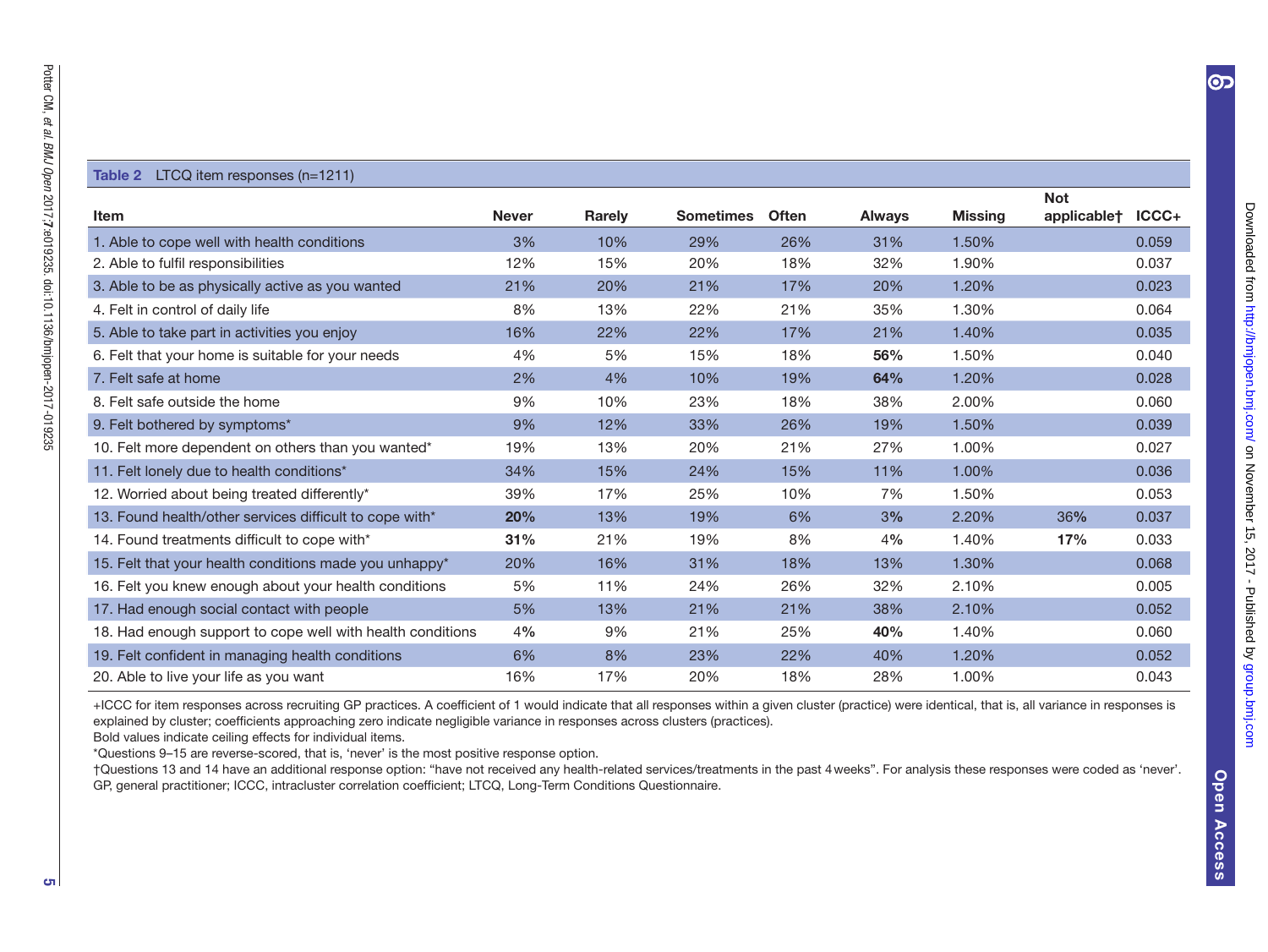Downloaded from<http://bmjopen.bmj.com/>on November 15, 2017 - Published by [group.bmj.com](http://group.bmj.com)

<span id="page-6-0"></span>

| <b>Open Access</b>                                                   |      |             |           |           |              |          | 6                   |
|----------------------------------------------------------------------|------|-------------|-----------|-----------|--------------|----------|---------------------|
| Comparison of LTCQ scores among subsamples (main survey)<br>Table 3A |      |             |           |           |              |          |                     |
| <b>LTCQ</b> -main survey                                             | n.   | <b>Mean</b> | <b>SD</b> | <b>SE</b> | 95% CI       | $\alpha$ | <b>ANOVA</b>        |
| <b>Total sample</b>                                                  | 1082 | 65.1        | 23.0      | 0.70      | 63.7 to 66.5 | 0.95     |                     |
| Cohort                                                               |      |             |           |           |              |          |                     |
| Healthcare sample                                                    | 838  | 70.0        | 21.7      | 0.75      | 68.6 to 71.5 | 0.95     | F (1, 1080)=201.8   |
| Social care sample                                                   | 244  | 48.2        | 19.1      | 1.22      | 45.8 to 50.8 | 0.92     | p<0.001             |
| Gender                                                               |      |             |           |           |              |          |                     |
| Male                                                                 | 482  | 68.5        | 22.6      | 1.03      | 66.4 to 70.5 | 0.96     | $F(1, 1057) = 19.8$ |
| Female                                                               | 577  | 62.2        | 23.0      | 0.96      | 60.3 to 64.1 | 0.95     | p<0.001             |
| Age (years)*                                                         |      |             |           |           |              |          |                     |
| $18 - 64$                                                            | 413  | 59.7        | 23.3      | 1.15      | 57.5 to 62.0 | 0.95     | F (2, 1032)=27.4    |
| 65-84                                                                | 525  | 70.2        | 21.7      | 0.95      | 68.3 to 72.0 | 0.95     | p<0.001             |
| $85+$                                                                | 97   | 60.2        | 22.6      | 2.30      | 55.7 to 64.8 | 0.95     |                     |
| Morbidity <sup>+</sup>                                               |      |             |           |           |              |          |                     |
| 1 LTC                                                                | 60   | 76.5        | 21.3      | 2.74      | 71.0 to 82.0 | 0.94     |                     |
| 2-4 LTCs                                                             | 320  | 73.9        | 21.3      | 1.19      | 71.5 to 76.2 | 0.95     | $F(3, 1057) = 75.3$ |
| 5-7 LTCs                                                             | 351  | 67.9        | 21.5      | 1.15      | 65.7 to 70.2 | 0.95     | p<0.001             |
| 8+LTCs                                                               | 330  | 51.1        | 20.1      | 1.11      | 49.0 to 53.3 | 0.93     |                     |
| Mental health                                                        |      |             |           |           |              |          |                     |
| No mental health condition reported                                  | 624  | 74.2        | 20.2      | 0.81      | 72.6 to 75.8 | 0.94     | F (1, 1080)=291.2   |
| At least one mental health condition reported                        | 458  | 52.7        | 20.8      | 0.97      | 50.8 to 54.6 | 0.94     | p<0.001             |

\*Post hoc analysis (Tukey's HSD) indicated that LTCQ scores were signiicantly higher for the 65–84 years age group compared with both other age groups (p<0.001).

†Post hoc analysis (Tukey's HSD) indicated that LTCQ scores were signiicantly lower for those with 5–7 LTCs compared with those with one LTC ( $p<0.05$ ) and compared with those with 2–4 LTCs ( $p<0.01$ ). LTCQ scores were significantly lower for those with  $8+$  LTCs compared with all other groups ( $p<0.001$ ).

α, Cronbach's α (internal consistency) for 20 LTCQ items among subgroup; ANOVA, one-way between-group analysis of variance of LTCQ scores; LTC, long-term conditions; LTCQ, Long-Term Conditions Questionnaire; n, sample size; mean, mean LTCQ score for subsample.

high degree of multimorbidity; 1124 participants (93%) reported having two or more conditions, with a mean of 6.2 LTCs (SD 3.8 LTCs) reported across the sample. Five hundred twenty-two participants (43%) reported at least one mental health condition, with the majority of these also reporting at least one physical LTC.

#### **Acceptability**

The LTCQ was completed in full by 1082 participants, which enabled calculation of an LTCQ score for 89% of the sample. [Table 2](#page-4-0) summarises the content and survey 1 response rates for individual items. Levels of missing data were low and broadly uniform across items, ranging from 1.0% (item 10, dependence; item 11, loneliness; item 20, living life as you want) to 2.2% (item 13, services difficult to cope with). The low levels of missing data for all individual items indicate acceptability of the LTCQ within this diverse sample.

#### Floor/ceiling effects

For the total sample responses were generally skewed towards positive answers, with ceiling effects (ie, <5% and >40% of respondents endorsing the most negative and positive response options, respectively) $^{28}$  $^{28}$  $^{28}$  observed in

five items of the LTCQ (items 6, 7, 13, 14 and 18—see [table 2\)](#page-4-0). Ceiling effects were most pronounced for item 6 (home suitability) and item 7 (safety at home). These items convey content that was identified during previous qualitative phases of research as especially important for social care users, who represent a smaller portion of the sample. While it is worth noting these item-level ceiling effects for their potential implications in population-level analyses, they are not in themselves problematic given the LTCQ's potential use for individual-level monitoring, where a key aim would be to identify and support the relatively smaller proportion of respondents who selected negative response options. No ceiling effect was observed for the measure as a whole (ie, 15% or more of respondents achieving the highest possible score),  $20$  as <4% of respondents scored 100 on the LTCQ.

#### Factor analysis

The dataset's suitability for factor analysis was assessed via Bartlett's test of sphericity (highly significant,  $p<0.001$ ), the Kaiser-Meyer-Olkin (KMO) measure of sampling adequacy (0.96) and measures of sampling adequacy (MSA) (>0.9 for each item). As indicated by the ICCCs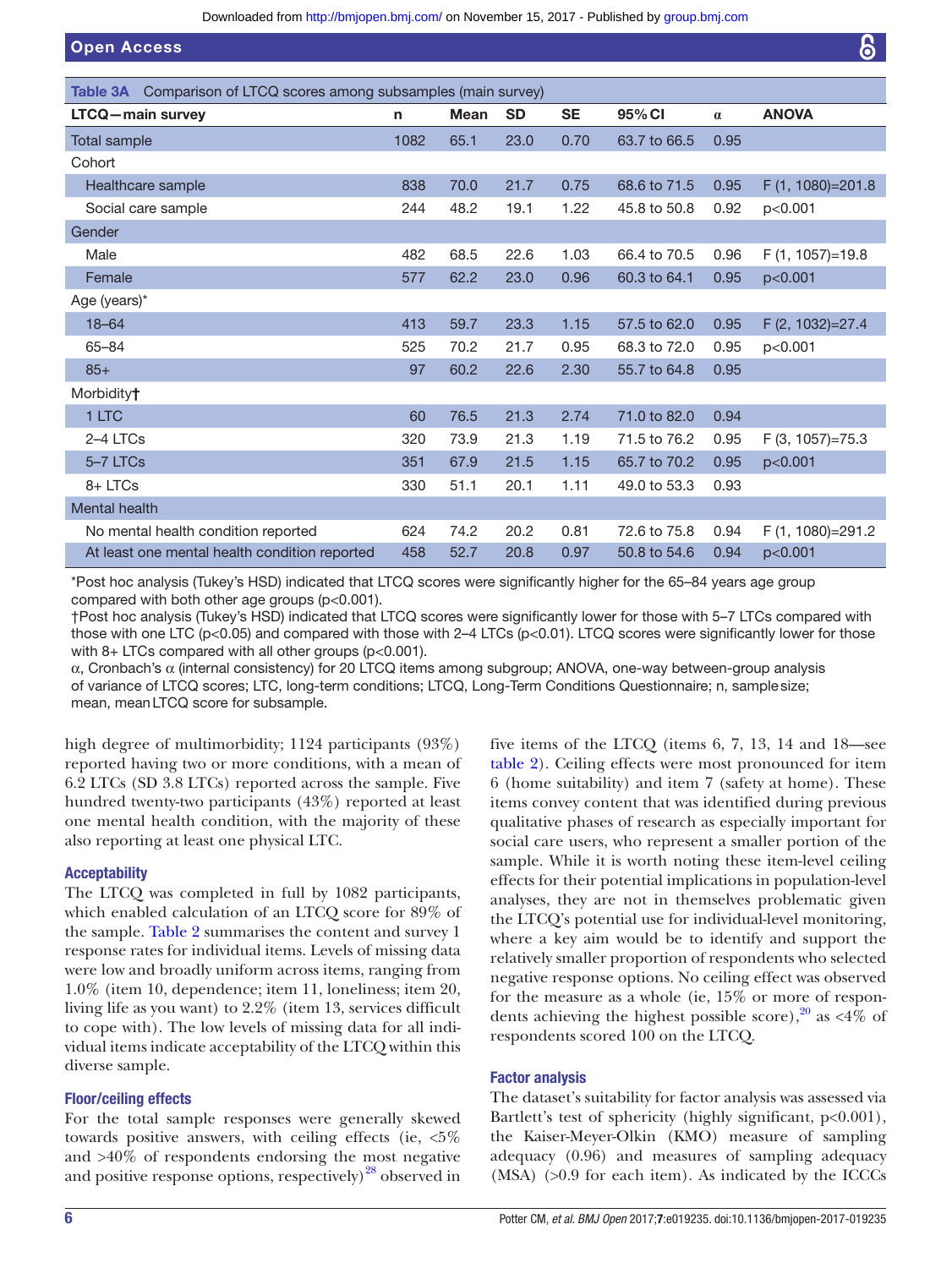| စြ                                                                               |     |             |           |           |              |          | <b>Open Access</b> |
|----------------------------------------------------------------------------------|-----|-------------|-----------|-----------|--------------|----------|--------------------|
| Comparison of LTCQ scores among subsamples (follow-up survey)<br><b>Table 3B</b> |     |             |           |           |              |          |                    |
| LTCQ-follow-up survey                                                            | n   | <b>Mean</b> | <b>SD</b> | <b>SE</b> | 95% CI       | $\alpha$ | <b>ANOVA</b>       |
| <b>Total sample</b>                                                              | 492 | 65.5        | 23.4      | 1.05      | 63.4 to 67.5 | 0.96     |                    |
| Cohort                                                                           |     |             |           |           |              |          |                    |
| Healthcare sample                                                                | 379 | 70.3        | 22.3      | 1.15      | 68.0 to 72.6 | 0.96     | $F(1, 490)=82.4$   |
| Social care sample                                                               | 113 | 49.2        | 19.3      | 1.82      | 45.6 to 52.8 | 0.92     | p<0.001            |
| Gender                                                                           |     |             |           |           |              |          |                    |
| Male                                                                             | 229 | 68.7        | 22.8      | 1.50      | 65.8 to 71.7 | 0.96     | $F(1, 480)=8.0$    |
| Female                                                                           | 253 | 62.8        | 23.4      | 1.47      | 59.9 to 65.7 | 0.96     | p<0.01             |
| Age (years)*                                                                     |     |             |           |           |              |          |                    |
| $18 - 64$                                                                        | 184 | 58.8        | 23.8      | 1.76      | 55.3 to 62.3 | 0.96     | $F(2, 469)=14.4$   |
| $65 - 84$                                                                        | 250 | 70.6        | 22.1      | 1.39      | 67.9 to 73.4 | 0.96     | p<0.001            |
| $85+$                                                                            | 38  | 65.6        | 20.7      | 3.35      | 58.8 to 72.4 | 0.94     |                    |
| Morbidity <sup>+</sup>                                                           |     |             |           |           |              |          |                    |
| 1 LTC                                                                            | 22  | 78.2        | 18.3      | 3.89      | 70.1 to 86.3 | 0.93     |                    |
| $2-4$ LTCs                                                                       | 157 | 76.2        | 19.9      | 1.59      | 73.1 to 79.4 | 0.95     | $F(3, 482)=43.9$   |
| 5-7 LTCs                                                                         | 143 | 67.7        | 23.6      | 1.97      | 63.8 to 71.6 | 0.97     | p<0.001            |
| 8+LTCs                                                                           | 164 | 50.9        | 19.4      | 1.51      | 47.9 to 53.9 | 0.93     |                    |
| <b>Mental health</b>                                                             |     |             |           |           |              |          |                    |
| No mental health condition reported                                              | 290 | 74.6        | 20.1      | 1.18      | 72.4 to 77.1 | 0.95     | $F(1, 490)=144.2$  |
| At least one mental health condition reported                                    | 202 | 52.1        | 21.3      | 1.50      | 49.1 to 55.0 | 0.95     | p<0.001            |

<span id="page-7-0"></span>\*Post hoc analysis (Tukey's HSD) indicated that LTCQ scores were signiicantly higher for the 65–84 years age group compared with the 18–64 years age group (p<0.001).

†Post hoc analysis (Tukey's HSD) indicated that LTCQ scores were signiicantly lower for those with 5–7 LTCs compared with those with 2–4 LTCs (p<0.01). LTCQ scores were significantly lower for those with 8+LTCs compared with all other groups (p<0.001).

α, Cronbach's α (internal consistency) for 20 LTCQ items among subgroup; ANOVA, one-way between-group analysis of variance of LTCQ scores; LTC, long-term conditions; LTCQ, Long-Term Conditions Questionnaire; n, sample size; mean, mean LTCQ score for subsample.

reported for each item in [table 2](#page-4-0), clustering effects by practice were very low (ie, ICCC values <0.10 for all items); thus the results of factor analysis reported below were interpreted as reasonably free from potential bias that could theoretically occur due to clustering of responses by recruitment site.

Exploratory factor analysis was undertaken using principal axis factoring (PAF). Three factors were extracted via the Kaiser criterion (eigenvalue >1), which explained 66% of variance: factor 1 (eigenvalue 10.9, explaining 55% of variance), factor 2 (eigenvalue 1.2, explaining 6.0% of variance), factor 3 (eigenvalue 1.1, explaining 5.6% of variance). Overextraction of factors is a recognised problem using this method, $32 \frac{33}{3}$  and examination of the scree plot suggested that only the first factor should be retained. This was confirmed by Parallel Analysis,<sup>[32](#page-11-19)</sup> which showed only the first factor with an eigenvalue exceeding the corresponding value generated for a random data matrix of the same size (20 items x 1082 respondents). For the one-factor solution, 19 LTCQ items loaded onto the general factor at levels ranging from 0.58 (good) to  $0.86$  (excellent),  $34$  with item 16 (knowledge about health conditions) loading less strongly (0.35). This evidence supports the LTCQ being scored as a single scale.

also examined. With orthogonal (Varimax) rotation, all 20 items loaded onto one of the three factors with a minimum loading of 0.35 (item 16; all other items loaded at 0.49 or higher), and 14 items cross-loaded onto additional factor(s). When oblique rotation (Direct Oblimin) was applied, the same pattern of primary loadings was observed across the three factors, with two items (item 10, dependence; item 19, confidence to manage illness) also loading weakly onto another factor. In this analysis, the three factors correlated substantially with each other (r>0.6 for all factor combinations), suggesting difficulty with interpreting and labelling the factors as distinct subscales. An examination of items within factors indicated that each factor contained multiple concepts, for example, while factor 3 appeared to broadly group social and environmental influences on the management of LTCs, it contained conceptually distinct items on safety, suitability of the home and social support. This observation is consistent with the conceptual framework from which items were developed, $^{17}$  $^{17}$  $^{17}$  in which 15 distinct concepts underpinned the 20 items tested in the initial validation survey. The items within each factor were summed and

To check against underextraction of factors, threefactor solutions (indicated by the Kaiser criterion) were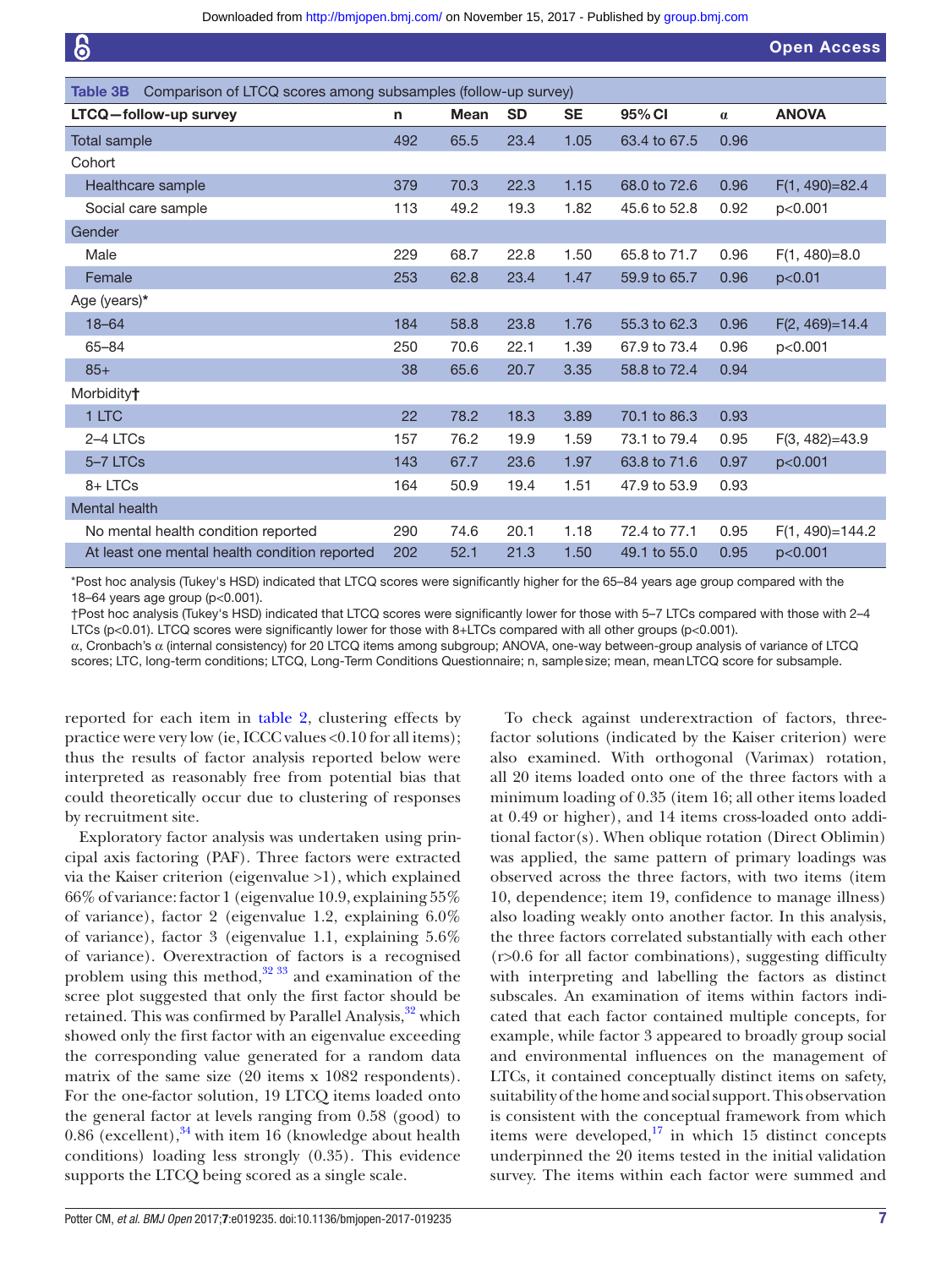

<span id="page-8-0"></span>Figure 1 Comparison of Long-Term Conditions Questionnaire (LTCQ) score distributions: healthcare versus social care cohorts.

calibrated to yield dimension scores ranging from 0 to 100, which were suitable for factor analysis (Bartlett's test highly significant, KMO and MSA values all  $>0.6$ ). Higher-order factor analysis was undertaken using PAF and the Kaiser criterion; one factor was extracted with an eigenvalue of 2.3 that explained 75% of variance, with factor loadings of 0.93, 0.84 and 0.82. Thus, the appropriateness of scoring the LTCQ as a single composite measure that captures the broad construct of 'living well with LTCs' was confirmed.

#### Internal consistency

The LTCQ exhibits high internal consistency across its 20 items (Cronbach's α=0.95). Corrected item-total correlations ranged from 0.35 (item 16, knowledge about health conditions) to 0.83 (item 4, felt in control of daily life), with negligible improvement in  $\alpha$  if responses to item 16 were deleted. An examination of inter-item correlations showed that with one exception (item 3, able to be physically active and item 5, able to take part in enjoyable activities, r=0.83), associations between items were moderate rather than strong. No items were considered duplicates of other items and all items contributed substantially to the single scale; thus no items were deleted following initial analysis.

#### Test–retest reliability

Of 693 participants sent the follow-up questionnaire, 544 (78%) completed and returned survey 2. LTCQ scores for the 383 participants (70%) who reported their health

as 'about the same' as two weeks ago were analysed for test–retest reliability. The ICC (type 2: two-way random effects, absolute agreement) for overall LTCQ scores between survey 1 and survey 2 was 0.94 (95% CI 0.93 to 0.95). Correlations for individual item responses between survey 1 and survey 2 were examined and found to be moderate or strong and significant for all items, ranging from 0.50 (item 16, knowledge about health conditions) to 0.83 (item 2, able to fulfil responsibilities). Frequencies of survey 2 responses were examined and found to follow the same pattern of skewing towards the most positive response options as for survey 1. Levels of missing data were similarly low  $\langle 2\%$  missing for each item) for survey 2 as for survey 1, and high internal consistency of the scale (Cronbach's  $\alpha$ =0.96) was again observed for survey 2 responses with complete LTCQ data (n=492).

#### Subsample comparisons

The size and diversity of the sample enabled the comparison of LTCQ scores among different groups. [Table 3A](#page-5-0) presents LTCQ score parameters and internal consistency measures for groups compared by cohort (health or social care), gender, age, number of conditions reported and presence or absence of a mental health condition. ANOVA confirmed statistically significant differences in mean scores in a predictable pattern: LTCQ scores were lower for the social care cohort, women, the youngest (aged under 50 years) and oldest (aged over 85 years) age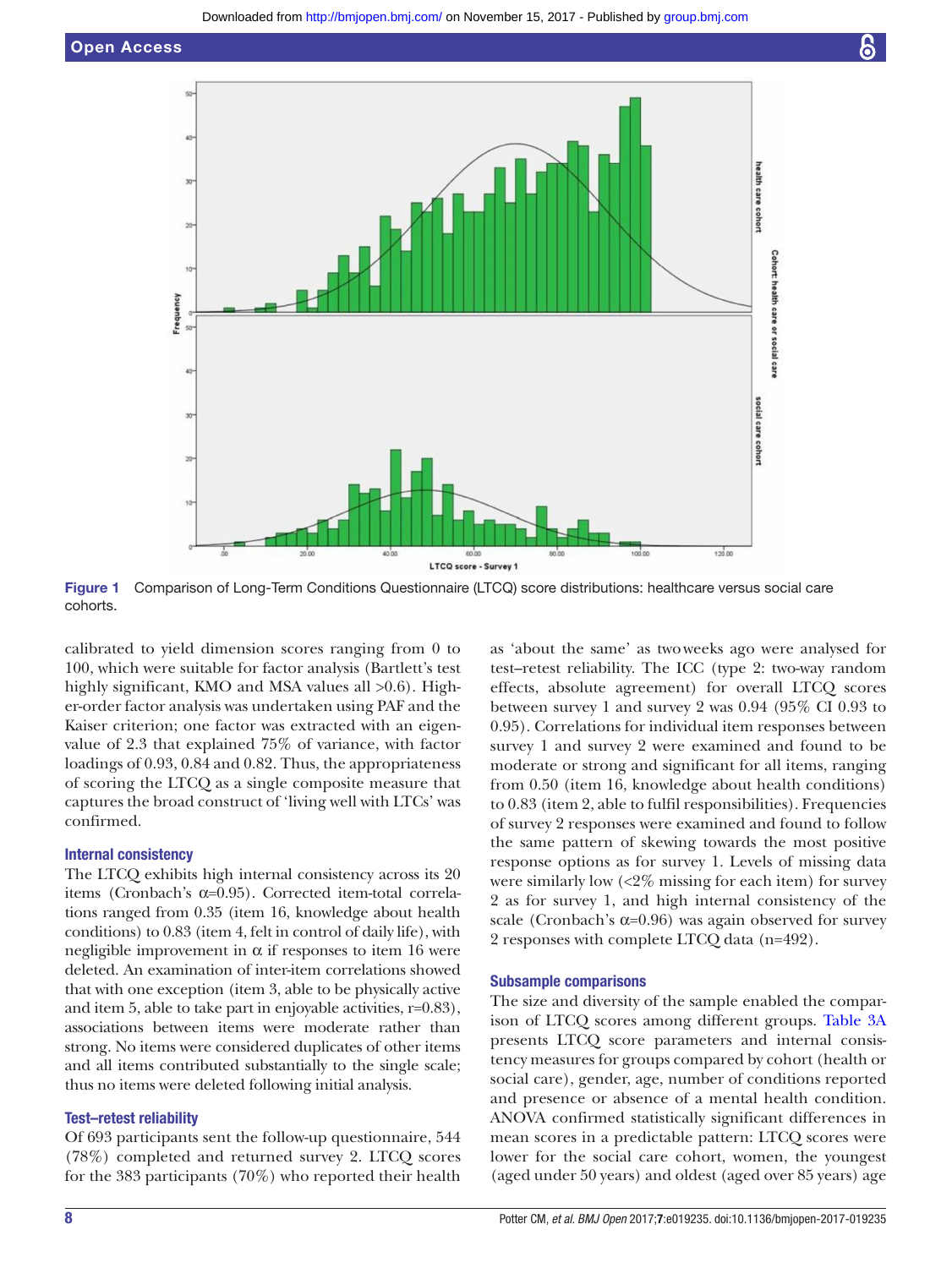



Figure 2 Comparison of Long-Term Conditions Questionnaire (LTCQ) score distributions: absence or presence of reported mentalhealth condition(s).

groups, high multimorbidity (eight or more conditions reported) and the presence of at least one mental health condition. Internal consistency was high (Cronbach's  $\alpha$  >0.9) for all groups. The analysis was repeated for responses to the follow-up survey (n=492), with the same pattern observed (see [table 3B\)](#page-6-0). Distributions of LTCQ scores by cohort [\(figure 1\)](#page-7-0) and mental health ([figure 2](#page-8-0)) are shown.

#### Convergent construct validity

<span id="page-9-0"></span>The sample's mean scores for the LTCQ, EQ-5D-5L, EQ-VAS, Self-efficacy scale, ADL scale and Bayliss burden of morbidity scale are shown in [table 4](#page-9-0), alongside correlations (Spearman's rho) of the LTCQ score with all other measures. Associations between the LTCQ and all reference measures were moderate to strong and in the expected directions, that is, positive for measures where higher scores indicated better outcomes (EQ-5D-5L, EQ-VAS, Self-efficacy scale), and negative for measures where higher scores indicated poorer outcomes (ADLs, Bayliss burden of morbidity). The collective strengths of association are notable given the different domains being captured across the measures (eg, physical and emotional functioning, confidence to self-manage, impact of LTCs on daily activities). Further item-level analyses are ongoing, but initial results suggest that while some LTCQ items correlate with specific items from reference measures, other LTCQ items seem to be tapping into distinct

domains that underpin the broader construct of 'living well with LTCs'. For example, responses to LTCQ items reflecting personal autonomy (eg, items 1–5) are associated with responses to mobility, self-care and usual activities items from the EQ-5D; and LTCQ items reflecting illness burden (items 9–15) are associated with the EQ-5D depression/anxiety item; but LTCQ items reflecting social and environmental influences on the impact of LTCs (eg, social support, suitability of the home) are not strongly associated with items from existing measures. Taken together, this evidence indicates that the LTCQ score represents a more complex construct of 'living well with LTCs' that draws together domains from multiple existing measures.

#### **DISCUSSION**

The LTCQ is a new generic PROM for capturing what it means to live well with long-term conditions. In this study, the LTCQ was found to be acceptable to a large and diverse sample of health and social care users (n=1211), with low levels of missing data across all items. For initial analysis, an LTCQ score was only computed if all items were completed; but given that 98% of the sample completed 18 items (90%) or more of the LTCQ, further work will explore the feasibility of imputing scores when one or two LTCQ items are missing. Internal consistency of the LTCQ is high, but analysis has not indicated direct repetition of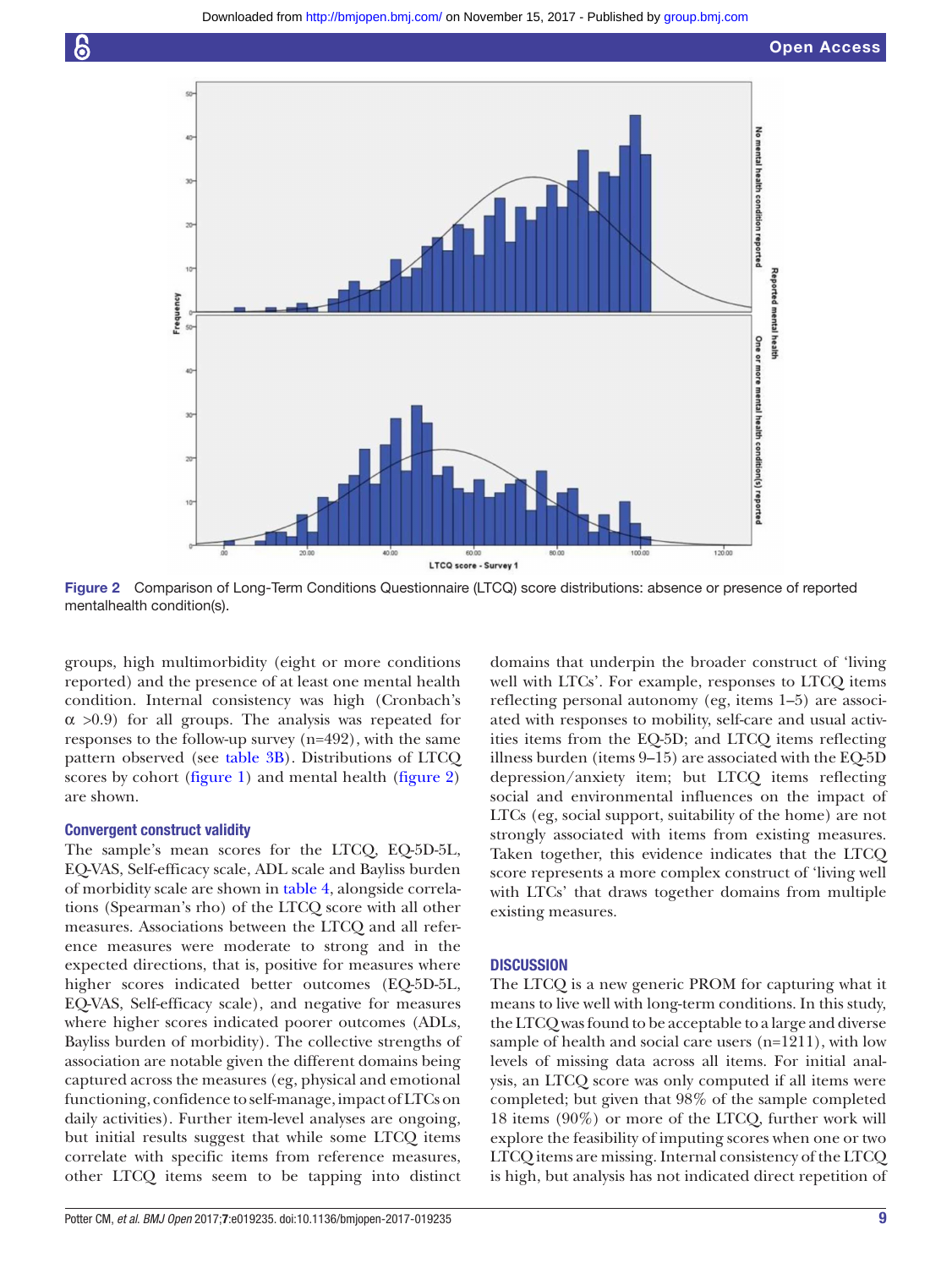content between items; this is consistent with the conceptual framework from which it was developed, $17$  in which 15 distinct concepts underpinned the 20 items. Correlations with all reference measures (EQ-5D-5L, EQ-VAS, Self-efficacy scale, ADLs, Bayliss burden of morbidity) were strong and in the expected directions, supporting construct validity. Among this sample the LTCQ exhibited excellent test–retest reliability.

A strength of the study was the sample's diversity in the number, type and severity of health conditions reported, which indicates that the LTCQ is relevant for use across different types of LTCs. The potentially wide applicability of the LTCQ suggests that it could play a role in operationalising integrated person-centred care, with particular relevance for people with multimorbidity. That social care users have been specifically included in the sample is a further strength, suggesting that the LTCQ may be relevant for use in both health and social care settings. The range of reference measures used to validate the LTCQ is a third strength, demonstrating the complexity of 'living well with LTCs' that the LTCQ aims to measure, which is not fully captured by other existing measures.

Weaknesses of the study include the lower response rate achieved among the social care cohort and the relative homogeneity of the sample in terms of ethnicity. The response rate for the healthcare cohort (31%) was broadly in line with that of a previous pilot study<sup>[13](#page-11-0)</sup> and other national health surveys. $835$  The lower response rate for the social care cohort (13%), who reported lower levels of 'living well' in comparison to the healthcare cohort, may indicate less willingness or ability to engage with PROMs in comparison to other groups. These findings are not entirely unexpected given the similarity of this response rate to those of other projects assessing social care recipients. $36$  Because the vast majority of participants in this study were white British, further testing is recommended to assess the relevance and acceptability of the LTCQ in other ethnic groups.

<span id="page-10-8"></span><span id="page-10-7"></span><span id="page-10-6"></span><span id="page-10-5"></span><span id="page-10-4"></span><span id="page-10-3"></span><span id="page-10-2"></span><span id="page-10-1"></span><span id="page-10-0"></span>The LTCQ provides a more holistic approach to outcome measurement, encompassing but moving beyond the focus on symptoms and functioning seen in existing generic health status measures such as the EQ-5D. The strong correlations of LTCQ scores with both the EQ-5D and the Self-efficacy scale suggest that the broad construct measured by the LTCQ captures both functional abilities and self-confidence to manage illness, among other domains. The availability of a valid, generic measure for monitoring the cumulative impacts of LTCs could play a key role in facilitating the shift to new models of person-centred care. Crucial to emerging goals for redesigned services is individuals' capabilities for managing the many demands of living with LTCs. Equally important is the extent to which people have positive selfworth and are able to participate in society through meaningful and rewarding activities, including employment. In line with current policy,  $3738$  a generic PROM for LTCs should also assess key aspects of relevance to social care including safety, control over life and quality of support—concepts that are included in the LTCQ. In drawing together a

| Table 4 Construct validity        |                                 |             |                                                 |                                                 |
|-----------------------------------|---------------------------------|-------------|-------------------------------------------------|-------------------------------------------------|
| <b>Measure</b>                    | Mean score (SD, SE, 95% CI)     | Score range | Interpretation of higher score                  | score (Spearman's rho)<br>Correlation with LTCQ |
| LTCQ                              | 65.1 (23.0, 0.70, 63.7 to 66.5) | $0 - 100$   | Living better with long-term conditions         |                                                 |
| EQ-5D-5L                          | 0.62 (0.33, 0.01, 0.60 to 0.63) | $-0.28 - 1$ | Better health-related quality of life           | $0.82***$                                       |
| EQ-VAS                            | 62.4 (24.6, 0.72, 61.0 to 63.8) | $0 - 100$   | Better health-related quality of life           | $0.79***$                                       |
| Self-efficacy scale               | $6.2(2.7, 0.08, 6.1$ to $6.4)$  | $1 - 10$    | Greater confidence for managing chronic disease | $0.87***$                                       |
| <b>Activities of Daily Living</b> | 5.0 (4.8, 0.14, 4.7 to 5.3)     | $0 - 13$    | More problems with activities of daily living   | $-0.79***$                                      |
| Bayliss burden of morbidity       | 16.4 (13.1, 0.38, 15.7 to 17.2) | $0 - 150$   | More limits on daily activities from LTCs       | $-0.64***$                                      |
| $*$ $p$ <0.001 (two-tailed)       |                                 |             |                                                 |                                                 |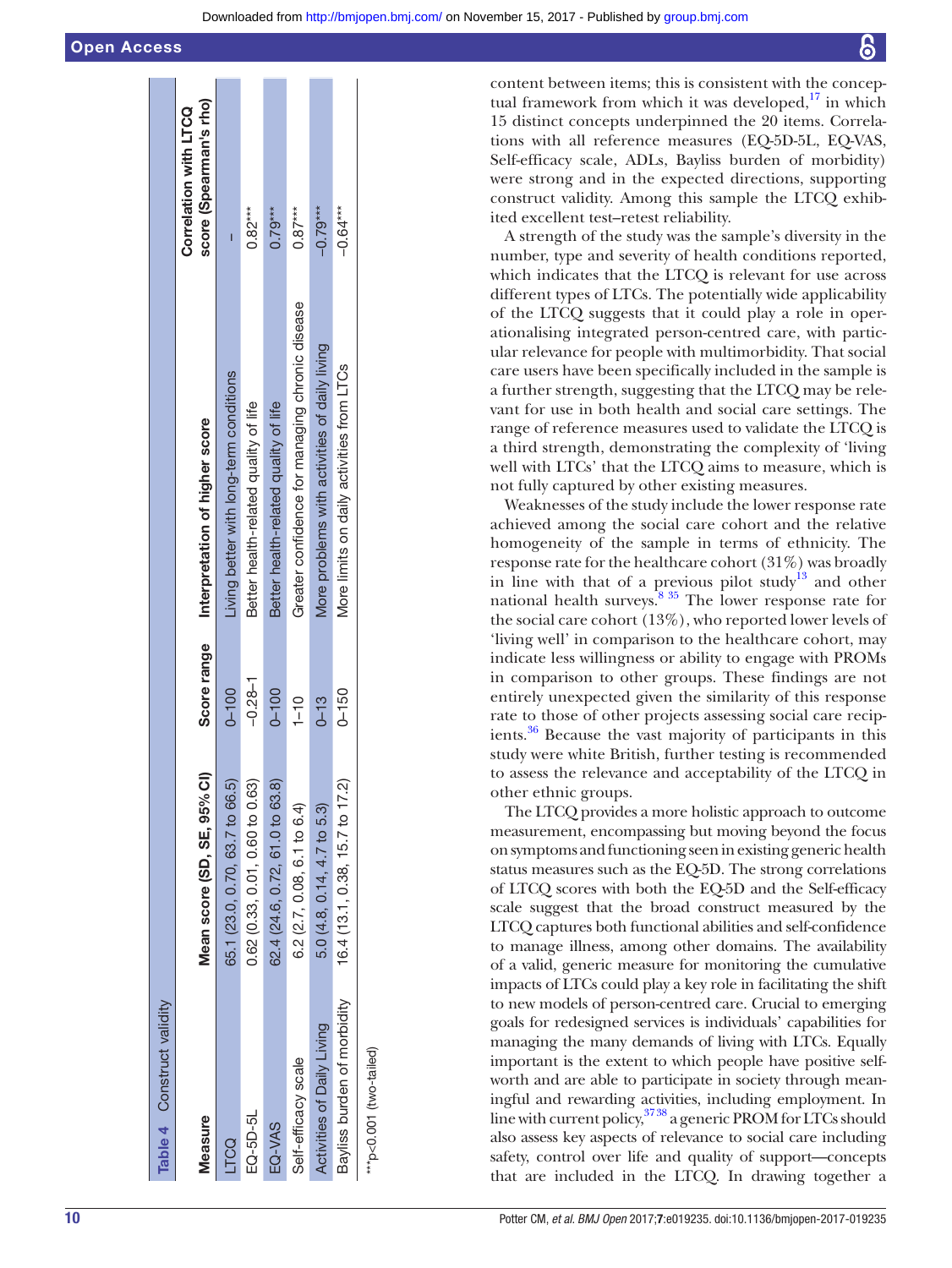6

<span id="page-11-0"></span>unique range of health-related and social care-related items, the LTCQ fills a distinct gap in the availability of measures that are appropriate for evaluating integrated services in the context of multimorbidity.

<span id="page-11-6"></span><span id="page-11-5"></span><span id="page-11-4"></span><span id="page-11-3"></span><span id="page-11-2"></span><span id="page-11-1"></span>A focus of future research will be to test the responsiveness of the LTCQ, which will be crucial for its potential use in routine monitoring. Furthermore, while this initial validation study has demonstrated the LTCQ's relevance for people with a diverse range of LTCs (including multimorbidity), further validation work is needed in populations not represented here, for example, those with dementia or learning difficulties, and those for whom English is not their first language. Translatability assessment of the LTCQ was undertaken during an earlier phase of its development<sup>[18](#page-11-5)</sup> and concluded that it could be translated into multiple languages (eg, French, Polish, Arabic, Urdu, simplified Chinese). Following translation, the acceptability, validity and reliability of the LTCQ would need to be tested through further studies in non-English contexts. Further structural validation work, for example, employing Rasch analysis or bifactor models, would also contribute to the evidence base for this new measure.

#### <span id="page-11-11"></span><span id="page-11-10"></span><span id="page-11-9"></span><span id="page-11-8"></span><span id="page-11-7"></span>**CONCLUSIONS**

<span id="page-11-13"></span><span id="page-11-12"></span>This paper provides encouraging evidence for the reliability and validity of the LTCQ, a new instrument for measuring 'living well' in the context of chronic illness. As a generic PROM that taps into a broad range of domains relevant for both health and social care settings, the LTCQ could meet a distinct need for holistic outcome measurement that facilitates integrated service provision. The measure's reliability among all subgroups within this diverse validation sample, coupled with previously reported evidence of content validity, $18$  indicates that the LTCQ is relevant and acceptable for people with single or multiple LTCs, encompassing both physical and mental health conditions. In the context of increasing multimorbidity, a generic PROM that comprehensively captures what it means to live well with LTCs from the individual's perspective could support the implementation of person-centred care.

Acknowledgements The authors thank the participants with long-term conditions for taking part in this study, and all of the organisations who helped us to recruit participants. The authors thank Cheryl Hunter and Ann-Marie Towers for their contributions to the development of the LTCQ. The authors also thank Jane Dennett, Ed Ludlow and Alan Dargan for supporting the social care research team during recruitment.

Contributors RF, JEF, AC, CJ and MP conceived the study. RF and JEF secured its funding and managed its overall direction. JB and MB contributed to study design, ethics considerations and interpretation of study results as patient/public members of the research team. MP, LB and KJ led on securing ethics and other approvals for the study. AC, EG and CJ advised on data collection and data interpretation throughout the study. MP, CMP, LB, LG, CA, LK, DF and KJ were jointly responsible for participant recruitment (including working with participating organisations and developing the database search protocol) and for all aspects of data management (collection, entry, checking). CMP and MP led the analysis with direction from RF and CJ. CMP drafted the paper, which was critically reviewed by all authors. All authors contributed to revisions and approved the inal version of the manuscript.

Funding This research was funded by the Policy Research Programme (PRP) in the Department of Health England, which supports the Quality and Outcomes of <span id="page-11-15"></span><span id="page-11-14"></span>Person-centred Care Policy Research Unit (QORU), and by the National Institute for Health Research (NIHR) Collaboration for Leadership in Applied Health Research and Care (CLAHRC) Oxford at Oxford Health NHS Foundation Trust. The views expressed are those of the authors and not necessarily those of the NHS, the NIHR or the Department of Health.

<span id="page-11-17"></span><span id="page-11-16"></span>Competing interests Some authors had inancial (salary) support from the two funding bodies: CMP, LK and EG from the NIHR via programme funding for CLAHRC Oxford, and LB, LG, DF, KJ and MP from the Department of Health England via programme funding for QORU policy research unit; the authors declare no financial relationships with any other organisations that might have an interest in the submitted work in the previous 3 years; the authors declare no other relationships or activities that could appear to have influenced the submitted work.

<span id="page-11-18"></span>Ethics approval This study was reviewed by England's National Research Ethics Service (NRES) Committee East Midlands—Derby (reference 15/EM/0414). Approvals for the study were granted by the Health Research Authority of England's National Health Service (NHS), and local health and social care organisations linked to participant recruitment sites.

<span id="page-11-19"></span>Provenance and peer review Not commissioned; externally peer reviewed.

<span id="page-11-20"></span>Data sharing statement As stated in the approved study protocol, only members of the research team (ie, study authors) have access to the study data. The full anonymised data set was shared between all team members (University of Oxford and University of Kent). Direct access will be granted to authorised representatives from the sponsor or host institution for monitoring and/or audit of the study to ensure compliance with regulations.

<span id="page-11-21"></span>Open Access This is an Open Access article distributed in accordance with the terms of the Creative Commons Attribution (CC BY 4.0) license, which permits others to distribute, remix, adapt and build upon this work, for commercial use, provided the original work is properly cited. See: [http:// creativecommons. org/](http://creativecommons.org/licenses/by/4.0/) licenses/by/4.0/

<span id="page-11-22"></span>© Article author(s) (or their employer(s) unless otherwise stated in the text of the article) 2017. All rights reserved. No commercial use is permitted unless otherwise expressly granted.

#### REFERENCES

- 1. Barnett K, Mercer SW, Norbury M, et al. Epidemiology of multimorbidity and implications for health care, research, and medical education: a cross-sectional study. [Lancet](http://dx.doi.org/10.1016/S0140-6736(12)60240-2) 2012;380:37–43.
- 2. World Health Organization. Global status report on noncommunicable diseases. Geneva: WHO Press, 2014. http://www.who.int/nmh/ publications/ncd-status-report-2014/en/
- Department of Health England. Long Term Conditions Compendium of Information. 3rd edn. https://www.gov.uk/government/uploads/ system/uploads/attachment\_data/file/216528/dh\_134486.pdf (accessed 30 May 2012).
- 4. Marshall S, Haywood K, Fitzpatrick R. Impact of patient-reported outcome measures on routine practice: a structured review. J Eval [Clin Pract](http://dx.doi.org/10.1111/j.1365-2753.2006.00650.x) 2006;12:559–68.
- 5. Morgan HM, Entwistle VA, Cribb A, et al. We need to talk about purpose: a critical interpretive synthesis of health and social care professionals' approaches to self-management support for people with long-term conditions. [Health Expect](http://dx.doi.org/10.1111/hex.12453) 2017;20:243-59.
- 6. Entwistle VA, Cribb A, Owens J. Why health and social care support for people with long-term conditions should be oriented towards enabling them to live well. [Health Care Anal](http://dx.doi.org/10.1007/s10728-016-0335-1) 2016. [Epub ahead of print 28 Nov 2016].
- 7. Makai P, Brouwer WB, Koopmanschap MA, et al. Quality of life instruments for economic evaluations in health and social care for older people: a systematic review. [Soc Sci Med](http://dx.doi.org/10.1016/j.socscimed.2013.11.050) 2014;102:83-93.
- Mujica-Mota RE, Roberts M, Abel G, et al. Common patterns of morbidity and multi-morbidity and their impact on health-related quality of life: evidence from a national survey. [Qual Life Res](http://dx.doi.org/10.1007/s11136-014-0820-7) 2015;24:909–18.
- EuroQol Group. EuroQol-a new facility for the measurement of health-related quality of life. Health Policy 1990;16:199-208.
- Ware JE, Sherbourne CD. The MOS 36-item short-form health survey (SF-36). I. Conceptual framework and item selection. Med Care 1992;30:473–83.
- 11. Matza LS, Boye KS, Stewart KD, et al. A qualitative examination of the content validity of the EQ-5D-5L in patients with type 2 diabetes. [Health Qual Life Outcomes](http://dx.doi.org/10.1186/s12955-015-0373-7) 2015;13:192.
- 12. Coulter A. Measuring what matters to patients. **[BMJ](http://dx.doi.org/10.1136/bmj.j816)** 2017;356:j816.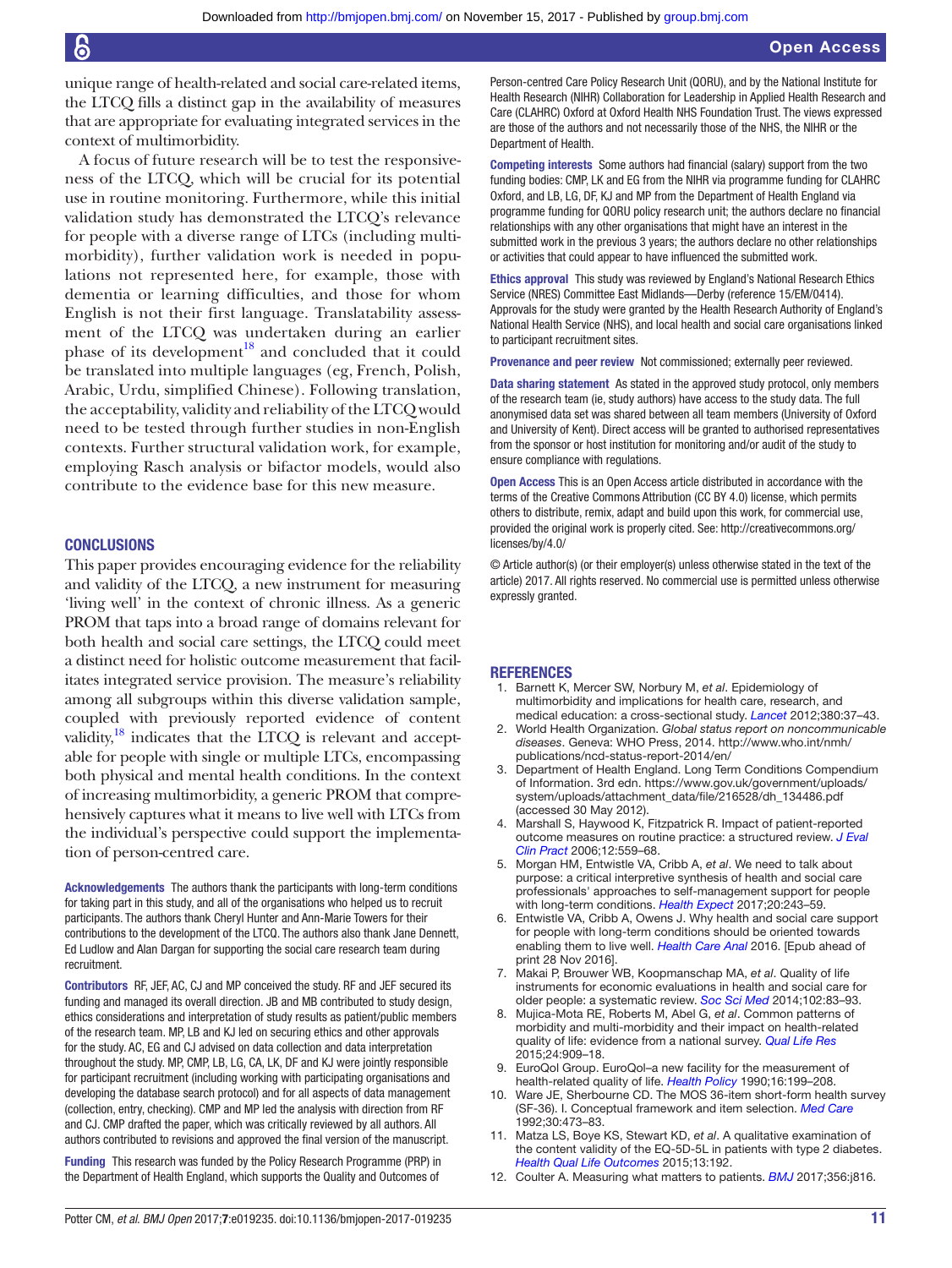#### Open Access

- 13. Peters M, Crocker H, Dummett S, et al. Change in health status in long-term conditions over a one year period: a cohort survey using patient-reported outcome measures. [Health Qual Life Outcomes](http://dx.doi.org/10.1186/s12955-014-0123-2)  $2014.12.123$
- 14. Forder JE, Caiels J. Measuring the outcomes of long-term care. Soc [Sci Med](http://dx.doi.org/10.1016/j.socscimed.2011.09.023) 2011;73:1766–74.
- 15. Røsstad T, Garåsen H, Steinsbekk A, et al. Development of a patientcentred care pathway across healthcare providers: a qualitative study. [BMC Health Serv Res](http://dx.doi.org/10.1186/1472-6963-13-121) 2013;13:121.
- 16. Hunter C, Fitzpatrick R, Jenkinson C, et al. Perspectives from health, social care and policy stakeholders on the value of a single selfreport outcome measure across long-term conditions: a qualitative study. [BMJ Open](http://dx.doi.org/10.1136/bmjopen-2014-006986) 2015;5:e006986.
- 17. Peters M, Potter CM, Kelly L, et al. The long-term conditions questionnaire : conceptual framework and item development. Patient [Relat Outcome Meas](http://dx.doi.org/10.2147/PROM.S104552) 2016;7:109-25.
- 18. Kelly L, Potter CM, Hunter C, et al. Refinement of the Long-Term Conditions Questionnaire (LTCQ): patient and expert stakeholder opinion. [Patient Relat Outcome Meas](http://dx.doi.org/10.2147/PROM.S116987) 2016;7:183–93.
- 19. von Elm E, Altman DG, Egger M, et al. The Strengthening the Reporting of Observational Studies in Epidemiology (STROBE) statement: guidelines for reporting observational studies. J Clin [Epidemiol](http://dx.doi.org/10.1016/j.jclinepi.2007.11.008) 2008;61:344–9.
- 20. Terwee CB, Bot SD, de Boer MR, et al. Quality criteria were proposed for measurement properties of health status questionnaires. J Clin [Epidemiol](http://dx.doi.org/10.1016/j.jclinepi.2006.03.012) 2007;60:34–42.
- 21. NHS Digital. Quality outcomes framework. 2016. http://content. digital.nhs.uk/gof
- 22. NHS Digital (2016) Short and Long-term Support (SALT) 2016. 2016. http://content.digital.nhs.uk/datacollections/SALT
- 23. Herdman M, Gudex C, Lloyd A, et al. Development and preliminary testing of the new five-level version of EQ-5D (EQ-5D-5L). Quality [Life Res](http://dx.doi.org/10.1007/s11136-011-9903-x) 2011;20:1727–36.
- 24. Lorig KR, Sobel DS, Ritter PL, et al. Effect of a self-management program on patients with chronic disease. Eff Clin Pract 2001;4:256–62.
- 25. Blake M, Gray M, Balarajan M, et al. Social care for older people aged 65+: Questionnaire documentation: NatCen Social Research, 2010. http://www.natcen.ac.uk/media/205502/social-care[questionnaire. pdf](http://www.natcen.ac.uk/media/205502/social-care-questionnaire.pdf)
- 26. Bayliss EA, Ellis JL, Steiner JF. Subjective assessments of comorbidity correlate with quality of life health outcomes: initial validation of a comorbidity assessment instrument. Health Qual Life [Outcomes](http://dx.doi.org/10.1186/1477-7525-3-51) 2005;3:51.
- 27. Netten A, Burge P, Malley J, et al. Outcomes of social care for adults: developing a preference-weighted measure. [Health Technol Assess](http://dx.doi.org/10.3310/hta16160) 2012;16:1–165.
- 28. Petrillo J, Cano SJ, McLeod LD, et al. Using classical test theory, item response theory, and Rasch measurement theory to evaluate patient-reported outcome measures: a comparison of worked examples. *[Value Health](http://dx.doi.org/10.1016/j.jval.2014.10.005)* 2015:18:25-34.
- 29. Streiner DL, Norman GR, Cairney J. Health measurement scales: a practical guide to their development and use. 5th edn. Oxford University Press: Oxford, 2015.
- 30. Littenberg B, MacLean CD. Intra-cluster correlation coeficients in adults with diabetes in primary care practices: the vermont diabetes information system field survey. [BMC Med Res Methodol](http://dx.doi.org/10.1186/1471-2288-6-20) 2006;6:20.
- 31. Devlin NJ, Shah KK, Feng Y, et al. Valuing health-related quality of life: An EQ-5D-5L value set for England. Ofice of Health Economics Research, Research Paper 16/01. 2017. [https://www. ohe. org/](https://www.ohe.org/publications/valuing-health-related-quality-life-eq-5d-5l-value-set-england) publications/valuing-health-related-quality-life-eq-5d-5l-value-set[england](https://www.ohe.org/publications/valuing-health-related-quality-life-eq-5d-5l-value-set-england)
- 32. Franklin SB, Gibson DJ, Robertson PA, et al. Parallel analysis: a method for determining significant principal components. [J Veg](http://dx.doi.org/10.2307/3236261) 1995;6:99–106.
- 33. Reise SP, Waller NG, Comrey AL. Factor analysis and scale revision. [Psychol Assess](http://dx.doi.org/10.1037/1040-3590.12.3.287) 2000;12:287–97.
- 34. Comrey AL, Lee HB. A first course in factor analysis. 2nd edn. Hillsdale, NJ: Lawrence Erlbaum.
- 35. Ipsos MORI on behalf of NHS England. GP patient survey national summary report. http://gp-survey-production.s3.amazonaws.com/a rchive/2016/July/July2016NationalSummaryReport.pdf (accessed 7 Jul 2016).
- 36. Forder J, Malley J, Rand S, et al. Identifying the impact of adult social care (IIASC report): Interpreting outcome data for use in the Adult Social Care Outcomes Framework. Personal Social Services Discussion Paper 2892. Canterbury: University of Kent. [http://www.](http://www.pssru.ac.uk/archive/pdf/4633.pdf)  pssru.ac.uk/archive/pdf/4633.pdf (accessed Jan 2016).
- 37. Department of Health England. NHS Outcomes Framework: at-aglance. https://www.gov.uk/government/uploads/system/uploads/ attachment\_data/file/513157/NHSOF\_at\_a\_glance.pdf (accessed Apr 2016).
- 38. Adult Social Care Statistics, NHS Digital. Measures from the Adult Social Care Outcomes Framework England 2015-16. [http://www.](http://www.content.digital.nhs.uk/catalogue/PUB21900/meas-from-asc-of-eng-1516-Report.pdf)  content.digital.nhs.uk/catalogue/PUB21900/meas-from-asc-of-eng-[1516- Report. pdf](http://www.content.digital.nhs.uk/catalogue/PUB21900/meas-from-asc-of-eng-1516-Report.pdf) (accessed 5 Oct 2016).